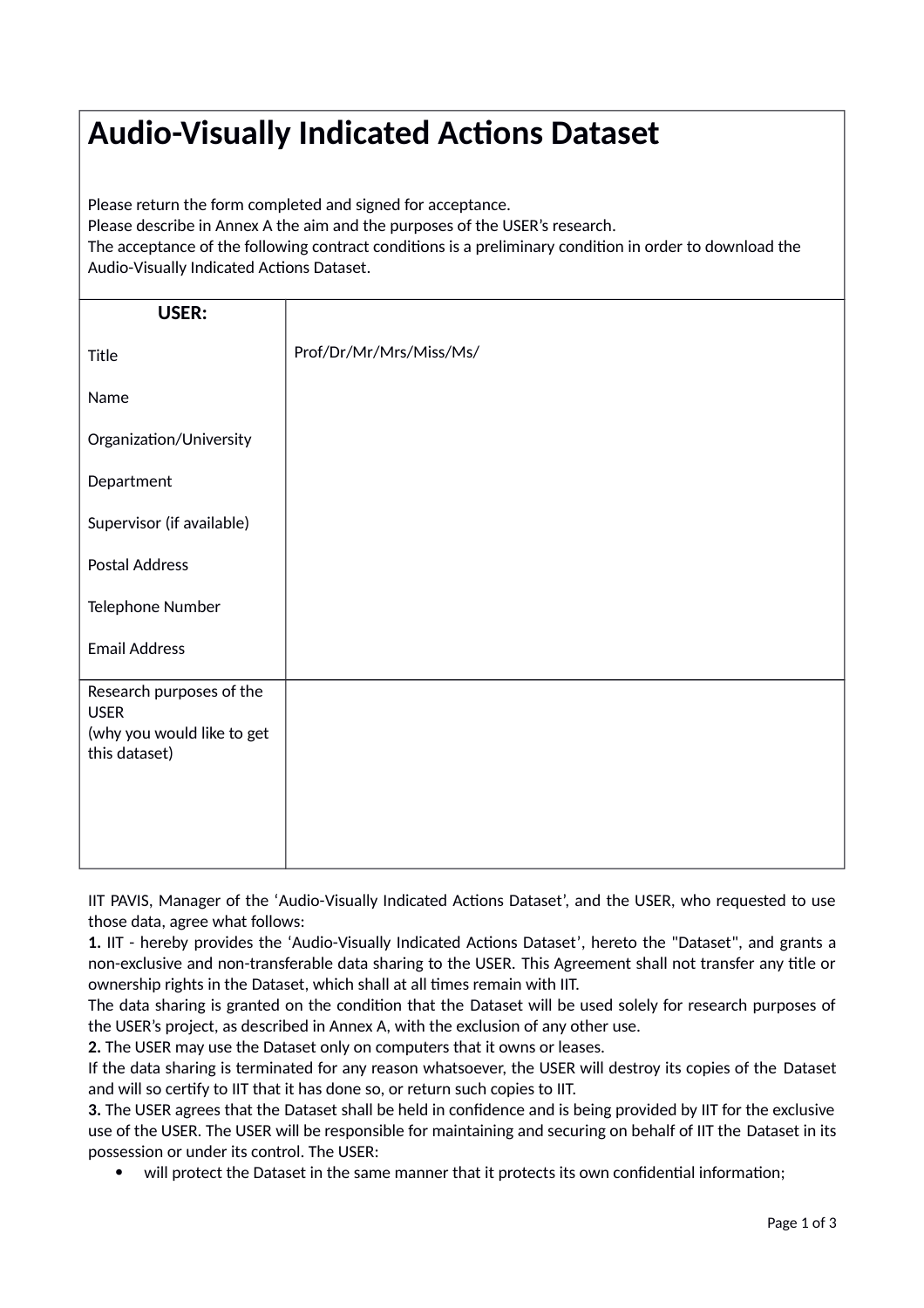- will permit access to the Dataset only to its authorized employees designated by the USER to use and maintain the Dataset.
- will not duplicate all or any part of the Dataset except for the research purpose of this Agreement;
- will not remove or destroy any proprietary notice on the Dataset or related materials.

Any termination of this Agreement shall not terminate USER's obligations of confidentiality under this paragraph 3.

**4.** IIT disclaims any responsibility for the accuracy or correctness of the Dataset or for its use or application by the USER.

In no event IIT or its trustees, officers, agents or employees will be liable to the USER or to any other party, for any loss or damages, consequential or otherwise, including, but not limited to time, money, or good will, arising from the use of operation of the Dataset by the USER.

The USER shall be liable for claims, damages or suits arising from the acts, omissions or negligence of its officers, agents and employees and IIT is not liable for any damage resulting from receiving, installing or using the Dataset or any other files provided by IIT in this context. The Dataset is handed over without any guarantee.

**6.** In order to protect the rights and privacy of the participants who agreed to be recorded as part of this Dataset, the following must be strictly observed by the USER:

- It is prohibited to attempt to identify the participants in the Dataset;
- It is prohibited to reference, share, or refer to any unpublished scientific content of the talks included in the Dataset;
- Only authorized employees designated by the USER will view the videos or listen to the audio (i.e., this data is not to be shared with visitors, at conferences, etc.);
- It is prohibited without the expressed written consent of IIT handing over the Dataset or any other files which have been provided by IIT or sharing information derived from it (labeled files, annotations, etc.) by the USER to any third party;
- Reasonable steps must be taken to secure and protect the data.

## **7. The USER declares that the communication of the identifying data of the participants to the research, included in the Dataset, is strictly necessary for the aim of the USER's own research.**

**8.** IIT may terminate this Agreement upon 30 days prior written notification to the USER.

**9.** This Agreement may not be assigned, provided or transferred by the USER to any other party without the prior written consent of IIT.

**10.** This Agreement shall be governed by Italian law applicable and according to the Italian Code of conduct and professional practice applying to processing of personal data for statistical and scientific purposes of the June 16, 2004. This Agreement may not be changed or terminated orally.

**11.** For publications, technical report, thesis and talks concerning directly or indirectly the use of the Dataset, the USER must mention IIT with the following quote:

AF. Pérez, V. Sanguineti, P. Morerio, V. Murino *Audio-Visual Model Distillation Using Acoustic Images* arXiv, 2019.

Date.

*Signature of the USER*

(*Name*)\_\_\_\_\_\_\_\_\_\_\_\_\_

(*Title*)\_\_\_\_\_\_\_\_\_\_\_\_\_\_\_

\_\_\_\_\_\_\_\_\_\_\_\_\_\_\_\_\_\_\_\_